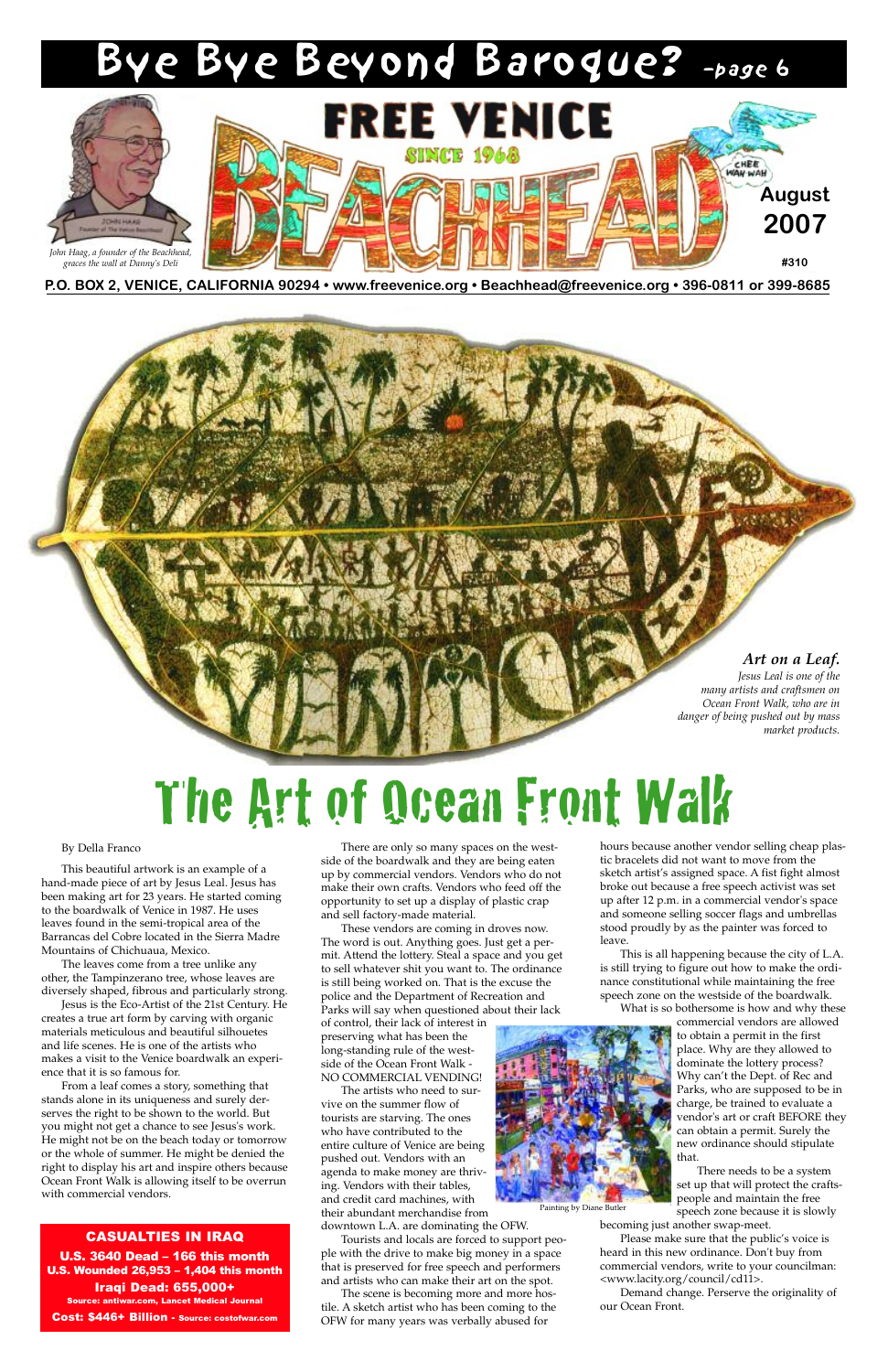

BEACHHEAD COLLECTIVE: Karl Abrams, Rex Butters, C.V. Beck, Carol Fondiller, Della Franco, Don Geagan, Yolanda Miranda, Jim Smith, Erica Snowlake, Judith Martin-Straw, Alice Stek

The FREE VENICE BEACHHEAD is published monthly by the Beachhead Collective as a vehicle for the people of Venice to communicate their ideas and opinions to the community at large.

**Mail:** P.O. Box 2, Venice, CA 90294. **Web:** <www.freevenice.org> Email: <Beachhead@freevenice.org>

The Beachhead encourages anyone to submit news stories, articles, letters, photos, poetry or graphics of interest to the Venice community. The staff reserves the right to make all decisions collectively on material published. There is no editor on the Beachhead. The printing is financed by ads and donations. The articles, poetry and art work express the opinions of the individual contributors and are not necessarily the views of the Beachhead Collective.

To submit material, include your name and telephone number. Anonymous material will not be printed, but your name will be withheld on request. If return of material is desired, a stamped self-addressed envelope is required. No payment is made for material used.

#### **Beachhead Sustainers:**

#### **To Fred Dewey On The Occasion Of His 50th Birthday**

Dear Beachhead,

We are homeless. Fred gives us a home, shelter, a roof over our heads.

He feeds us organic & delicious food in the forms of words & art. He clothes our naked bodies – exposed to the elements of greed – with garments of imagination & conscience. In Los Angeles particular – an industry town that produces poison – he saves me, he saves us. For we are a 'we,' an 'us,' a family, a tribe. As long as we have brothers & sisters like Fred, we have a shot at surviving.

Michael Simmons

answer is just to have each other's backs and keep an eye out ... and know what your limits are before things get out of hand in a scary way. This night could have ended a lot differently, and I'm grateful now that we did "over-react."

Ahh, Venice. "Where Art Meets Crime." Literally.

*\* Full disclosure: Paul is my brother. Both he and his art are WONDERFUL. Congratulations on a great show, Paul!*

#### 2 • August 2007 • FREE VENICE BEACHHEAD

Richard Abcarian • Karl Abrams Linda Albertano • Helen Alland Elinor Aurthur Beyond Baroque Jennifer Baum • C. V. Beck Chuck Bloomquist Nancy Boyd Williamson Phil Chamberlin, RIP Steve Clare • Stephen Cohen Maureen Cotter • John Davis Fred Dewey • Bob Dolman Steve Effington • Lisa Ezell Ed Ferrer • Peter R. Force Don Geagan • John Gibson Jesse Glazer • Bridgett Gonzalez Meredith Gordon Robert Greenwald Pamela Gruber Joseph Gross • Jeffrey Hirsch John Haag, RIP • Ted Hajjar Marjorie Hinds • John Kertisz Joan Klotz • Linda Laisure Larry Layne Jay Levin • Linda Lucks Stash Maleski • Mary Milelzcik Debra J. Miller • Susan Millman Tina Morehead Barbara Palivos Olga Palo • Elena Popp Sherman J. Pearl Nancy Raffaelli Richards James Schley • Linda Shusett Jeanmarie Simpson Jim Smith • Alice Stek Surfing Cowboys Suzanne Thompson Venice Peace & Freedom Carol Wells • Simone White Annual Sustainer: \$100. Individual Subscriptions: \$35/year Institutional Subscriptions: \$50/year Send to: Beachhead PO Box 2, Venice, CA 90294

#### **Where Art Meets Crime**

By CJ Gronner,

Ahhh, Venice. Beachside bohemia, tourist attraction, art colony, "Dogtown," close-knit community ... criminal haven?

It is indeed all these things, and it's sometimes hard to know which one you're dealing with. Last Friday brought this into sharper focus than normal at The Brick House art opening for Paul Gronner's "This Is How We Roll" exhibit of new works on skateboard decks (Check it out over the next few weeks and SUPPORT LOCAL ARTISTS!).

Friends, family, neighbors and strangers turned out to enjoy art, tunes, cold beers, and a fun Friday night close enough to bike or walk to (though many props to people who made the drive from Manhattan Beach, etc, to support their friend).

Among the strangers was a fellow who immediately made himself known to all with his loud cursing and derogatory remarks to the women present. You could smell the booze on him, and the crazed look in his eye was hard to miss. The thing was, as residents of Venice, you get pretty used to this type of character and tolerate it as just part of the scene. So we did. People looked at the boards, and caught up with each other, laughing over beers and that day's stories, all the while casting wary glances at the Guy Who Would Not Shut Up.

I asked him to watch his mouth once and got scoffed at. He was all high-fives and back slaps with the guys present at first, so we all just kind of let him be, hoping he'd get bored and leave soon. But then he started grabbing at the women. He grabbed my visiting Mother and asked her to make out. He picked up a five year old girl in the air to do who knows what. Her Dad grabbed her away and left the place entirely. This was all while the guy was still in a jovial mood.

We discussed calling the police ... but what was the charge? An annoying drunk (more likely cracked out) guy in Venice is business as usual and our police have better things to do, right? He got increasingly more aggressive, showing his biceps and tattoos to any male that got close, and continued to harass any female passing by with comments about their physique and his lewd intentions.

We continued to try and ignore him - but it was really starting to ruin an otherwise lovely night, that Paul had worked very hard to be ready for and deserved to celebrate with his community. This cat was bloody and sweaty, and freaking everyone out, and I commend my friends Pete and Justin (incidentally, and interestingly, the ones from M.B., NOT Venice) for talking to/putting up with him, in an attempt to keep him calm and away from the ladies. The guys who DO live in Venice - and can usually be counted on to bounce any troublemakers at any party - recognized the crazy aggression and wanted nothing to do with this dude. But still, what was the charge?

Some wine was spilled and a dear female friend knelt to help clean it up. Unfortunately, this left her well-toned ass exposed. Homeboy wound up and slapped her posterior SO HARD, she was still in pain hours later. That was it. She screamed at him and stormed outside to call the cops...and call them again when they didn't show up the first time. Unbeknown to us at the time, the owner of The Brick House had already called when told what was going on.

Pete and Justin kept talking to the guy who thought his ass-slap was hilarious. Everyone else either steered clear or buzzed about it all outside on the corner. The kind of amazing thing was, through it all, it remained a fun party! I guess that is part of the resilience you build up by living in Venice, which is a great thing! But still, the guy remained inside and no one knew when he was really going to snap, because it had become real clear that he was a dangerous guy (plus that bloody part was a bit unsettling). The police finally came, the story was explained, and they asked if our friend wanted to press charges. And that if she did, she'd have to go to court and all that. Great. But to her credit, she was mad enough to say, "Do it." Though it may have felt a bit extreme to see him walked out in cuffs for being a drunk brute, it turned out to be a really good thing. Needless to say, we were all happy/relieved to see him go. The party resumed to full force lightheartedness and it was joked about that Paul had orchestrated a good publicity stunt for his cool art. Slick. The more I thought about it though, and it has been discussed amongst we who were present, was the question of when do you know when it's all cool and Venice, and to let it be, and when do you act and get help? It's a really fine line





#### **Who's A Venetian?**

Dear Beachhead,

I was recently told off for calling my gang of friends and myself "Venetians" in a photo caption, by a person who is "Dogtown."

I have lived in Venice for over a decade, volunteer teaching the arts to kids at Venice Arts every Saturday morning for five years, support pretty much only local businesses, shun the A.K.B. Pinkberry, think the condos going up everywhere, the \$200 T-shirt stores AND the headless/limbless Beyoncee statue are ridiculous, go to every Venice event, and do my best to be only a positive force in the community.

*Transplanted Minnesotan who is an 11 year resident of Venice and would love to have been born here but there was nothing I could do about my parents' geography from the womb and promotes Venice, CA. every chance she can and loves the city and it's residents as much as her hometown,* seems a bit cumbersome.

So, Dogtown friends (who I love and respect and think are lucky they WERE born here, but whom I suspect had nothing to say from their womb chambers either), what WOULD be o.k. to say? I aim to please. ONE LOVE! Abbot

*From the Beachhead Collective: Dear Abbot, Being a Venetian is a state of mind, not a DNA test. Keep on calling yourself whatever you want. Selfidentification is even accepted by the Census Bureau!*

#### **Lincoln Place Lives**

Keeping greed at bay is a winable, but costly fight. The cost of giving up is way higher. Most of us will live long enough to witness the planet run out of one or two indispensable resources. Let's use our large brains and realize the empirical fact that growth is not sustainable.

The people of Venice do not want their home to look like the opening shot of CSI: Miami. Maybe we can get AIMCO to go away and welcome them back when they learn that billions of dollars can still be made without hurting people. It's not as easy -- they'll have to work at it and probably earn a little less -- but they might at least think of their grandchildren: a boatload of money won't help you when the water runs out.

Spike Marlin

sometimes, as this night demonstrated. I guess the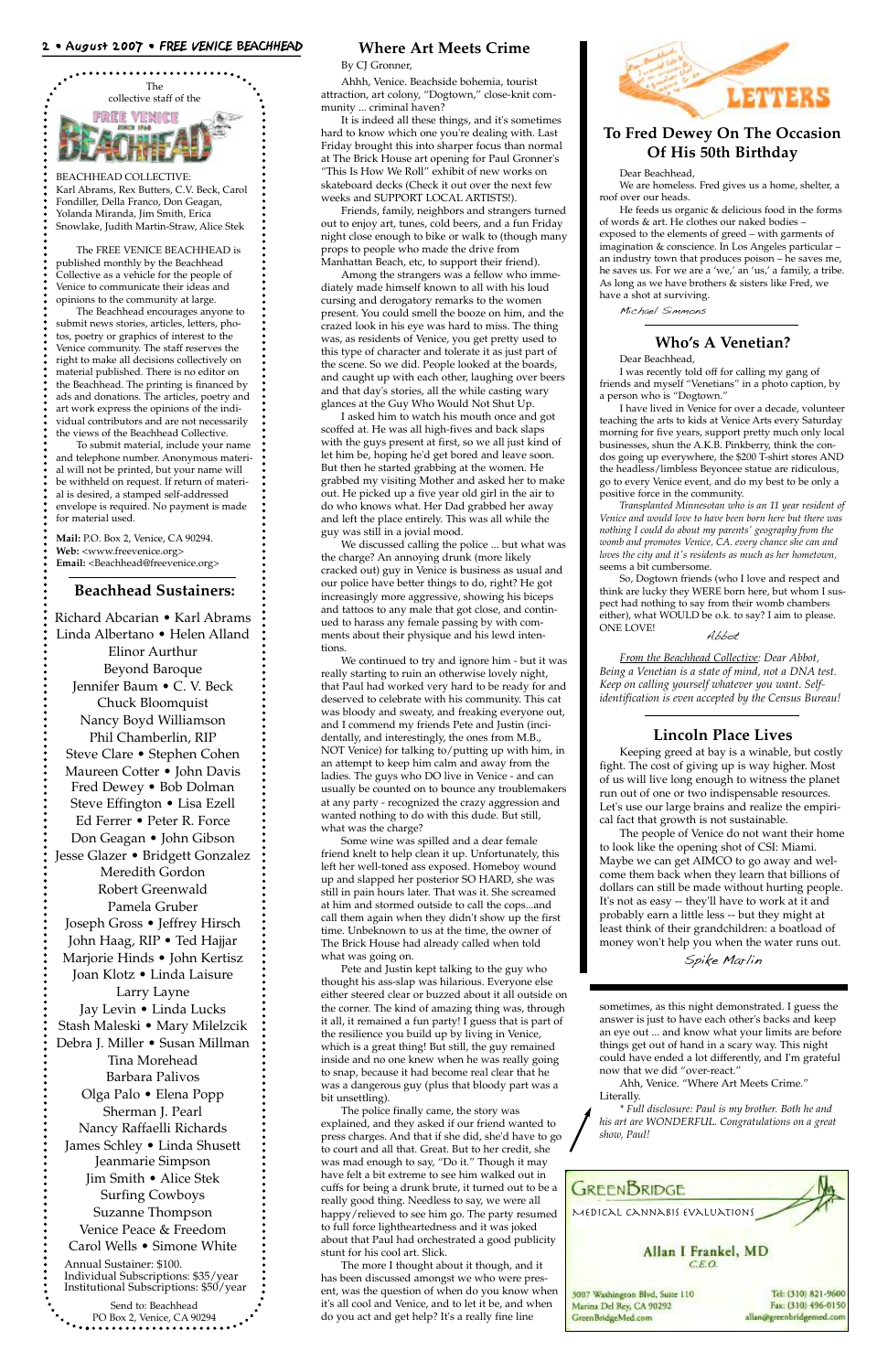#### By Chris Floyd

As you may know -- unless you rely on the corporate media for your news, of course -- on

June 11, the U.S. Senate unanimously declared that Iran was committing acts of war against the United States: a 97-0 vote to give George W. Bush a clear and unmistakable casus belli for attacking Iran whenever Dick Cheney tells him to.

The bipartisan Senate resolution – the brainchild (or rather the bilechild) of Fightin' Joe Lieberman – affirmed as official fact all of the specious, unproven, ever-changing allegations of direct Iranian involvement in attacks on the American forces now occupying Iraq. The Senators appear to have relied heavily on the recent New York Times story by Michael Gordon that stovepiped unchallenged Pentagon spin directly onto the paper's front page. As has been pointed out, John McCain cited the heavily criticized story on the Senate floor as he cast his vote.

It goes without saying that all of this is a nightmarish replay of the run-up to the war of aggression against Iraq: The NYT funneling false flag stories from Bush insiders. Warmongers citing the NYT stories as "proof" justifying

any and all action to "defend the Homeland." Credulous and craven Democratic politicians swallowing the Bush line, hook and sinker.

To be sure, stout-hearted Dem tribunes like Dick Durbin insisted that their support for declaring that Iran is "committing acts of war" against the United States should not be taken as an "authorization of military action." This is shaky-knees mendacity at its finest. Having officially affirmed that Iran is waging war on American forces, how, pray tell, can you then deny the president when he asks (if he asks) for authorization to "defend our troops?" Answer: you can't. And you know it.

This vote is the clearest signal yet that there will be no real opposition to a Bush Administration attack on Iran. This is yet another blank check from these slavish, ignorant goons; Bush can cash it anytime. This is, in fact, the post-surge "Plan B" that's been mooted lately in the Beltway. As you recall, there was much throwing about of brains on the subject of reviving the "Iraq Study Group" plan when the "surge" (or to call it by its right name, the "punitive escalation") inevitably fails. Bush put the kibosh on that this week ("Him not gonna do nothin' that Daddy's friends tell him to do! Him a big boy, him the decider!"), but that doesn't mean there isn't a fall-back position – or rather, a spring-forward position: an attack on Iran, to rally the nation behind the "war leader" and

reshuffle the deck in Iraq.

Of course, the United States is already at war with Iran. We are directing covert ops and terrorist attacks inside Iran, with the help of groups that our own government has declared terrorist renegades. We are kidnapping Iranian officials in Iraq and holding them hostage. We have a bristling naval armada on Iran's doorstep, put there for the express purpose of threatening Tehran with military action. The U.S. Congress has overwhelmingly passed measures calling for the overthrow of the Iranian government. And now the U.S. Senate has unanimously declared that Iran is waging war on America, and has given official notice that this will not be tolerated. It is only a very small step to move from this war in all but name to the full monty of an overt military assault.

We've said it before and we'll say it again: there is madness at work here. There is no other word for it. As I noted a few years ago:

Homo sapiens is the only species that dreams of its own total demise. Our brief history of conscious thought is replete with vivid scenarios of the end of life on earth....Religion has produced most of these -- giddy, voluptuous nightmares of universal extinction, usually by

fire, at divine order. A favored remnant is always saved in such tales, of course, but only after being transformed into some different, higher order of being. The gross human body -- that bleeding, fouling, endlessly replicating sack of earth -- is gleefully consigned to eternal oblivion.

It seems that some ineradicable nihilism pervades us, like a virus, now dormant, now flaring: something in us that wants to die, to be done with the long, overhanging doom of mortality - - and to take the world with us. Our grandiose visions of the future seem to hide, at their core, a secret, desperate anxiety about the profound meaninglessness of existence -- an anxiety that often disguises itself in elaborate fantasies of the afterlife, in dreams of "dominance" for one's "own kind" (nation, tribe, faith, race, ideology, etc.), or in the eroticizing of death, war and destruction.

Instincts for preservation, sentiments of affection, the drive for pleasure -- from the most basic bodily urges to the most

sublime creations and apprehensions of the intellect -- act as counterweights to this dark virus, of course. They provide for most of us, most of the time, enough fragments of meaning - - or at least sufficient distraction -- to get on with things, without too much resort to world-engulfing visions or the extremes of nihilistic anxiety.

On the individual level, the calibration of these competing impulses can be intricate, subtle, ever-shifting, because the individual mind is so complex and all-encompassing, yet also so enclosed, so unlockably private as well: an infinitely supple tool for managing the conflicts and contradictions of reality. But on the broader level -- species, nation, group -- human consciousness is, of necessity, a far more blunt and brutal instrument.

There, our brain-fevers and anxieties rage more virulently, lacking the counterweights of individual feeling and the quick, intimate responsiveness of the private mind. In the group-mind, the fantasies that root in the muddy fear of meaninglessness can emerge fullblown. Thought and discourse are reduced to broad strokes, slogans, codes and incantations, with little correspondence to reality. Awareness of this tendency can mitigate some of its effects; but the group-mind's fundamental falsity and irreality almost invariably infects the thoughts and actions of group leaders -- and eventually many of the group members as well. Thus we can sometimes say, not entirely metaphorically, that nations "go mad," hurtling themselves toward ruin, embracing self-destruction, lusting for violence and death, sick with nihilism -- although this sickness is always painted in the colors of patriotic fervor or religious zeal, or both... Now draw these dangerous streams together, and you have a portrait of the blunt and brutal group-mind at work in the leadership of the world's most powerful nation. The folly, fantasy and death-fetish of the Bush Regime -- long evident to anyone who cared to see -- were finally "revealed" in the mainstream media recently by the quasi-official Establishment oracle, Bob Woodward. His latest insider portrait, Plan of Attack, offers -- in the usual, easily-gummed pabulum form -- a few tastes of the bitter truth behind the Regime's mad, ruinous war crime in Iraq.

The corrosive nihilism at the heart of the enterprise ate through the gaudily-painted sur-

#### By Jim Smith

The hero of a million kids in the barrios is in trouble. But unlike Superman struggling to overcome the kryptonite planted by an evil villain, Antonio's fall is one of his own making.

His fake fairy tale romance with Corina Raigosa, with his resulting name change from Antonio Ramon Villar, Jr. to Antonio Villaraigosa ended officially on June 8, followed in July by the announcement that he had been having an affair with Telemundo anchor Mirthala Salinas. Should he now be called Antonio Villasalinas? The affair was an open secret to insiders at L.A.'s city hall (as is his rumored - but yet to be announced - affair with another young woman), but to Venetians and others in the hinterlands it was a shock.

Here in Venice, where free love was practically invented, not many of us care about Antonio's affairs except as more examples of his duplicity. In 2005, Antonio had seemed like a savior to Venetians, winning 74 percent of the vote against incumbent Jim Hahn. Yet the bloom was quickly off the rose as the new mayor began acting much like the old mayor.

A few months after his inauguration, it was disclosed that Antonio had ridden a corporate jet owned by Ameriquest to the Detroit funeral of civil rights icon, Rosa Parks, no less. And just recently, it came out that he had spent a few hours with Mirthala Salinas before climbing on the waiting jet. Did he tell Corina that he had to

leave early to catch an airliner?

In spite of his lowly beginnings in the working class neighborhood of City Terrace, Antonio has always been a player. He had already fathered two girls

before he married Corina in 1987. He was sometimes in trouble with the authorities as he was growing up. But he and boyhood chum, Gilbert Cedillo, dreamed of someday playing in the big leagues of politics. Unfortunately for Antonio, he thought he could play with the big boys, and be a player, at the same time.

He took to wearing expensive suits, driving new cars and, with his entourage, being the center of attraction at tony restaurants and nightclubs from Pasadena to Venice. At Peoples College of Law, he was a classmate of Maria Elena Durazo, who shared much of his ambition. She later became the Executive Secretary of the L.A. AFL-CIO, after her husband Miguel Contreras, who had held the office, died of a heart attack under unusual circumstances. Maria Elena could not be part of Antonio's entourage because of her gender. It's for boys only. But Antonio did form a firm alliance with Fabian Nuñez, who as political director was the brains of the AFL-CIO's election strategy. Fabian and Antonio remain close today. When Antonio was termed out as Speaker of the Assembly, he passed it on to Fabian. When Fabian's affair with Mithala was over, he passed her on to Antonio. Fabian, always the smartest kid on the block, saw a train wreck down the track and returned to his wife. Many things get passed around within our unaccountable power structure. But one of the entourage refused to play. Even though he shared a lifetime of association with Antonio, Gilbert Cedillo was not willing to step aside for the future mayor who had set his eyes on the 22nd State Senate seat in 2001 for which Gilbert had already announced. Cedillo, who had been one of the most respected labor leaders in L.A. before he entered politics felt Antonio had gone too far. Gilbert refused to back down, forcing Antonio to run for city council. He saw Antonio's actions as a *–continued on page 10 –continued on page 10*

### **The Senate's Blank Check for War on Iran**

George W. Bush and Joe Lieberman (Independent, Conn.)





*The Mayor*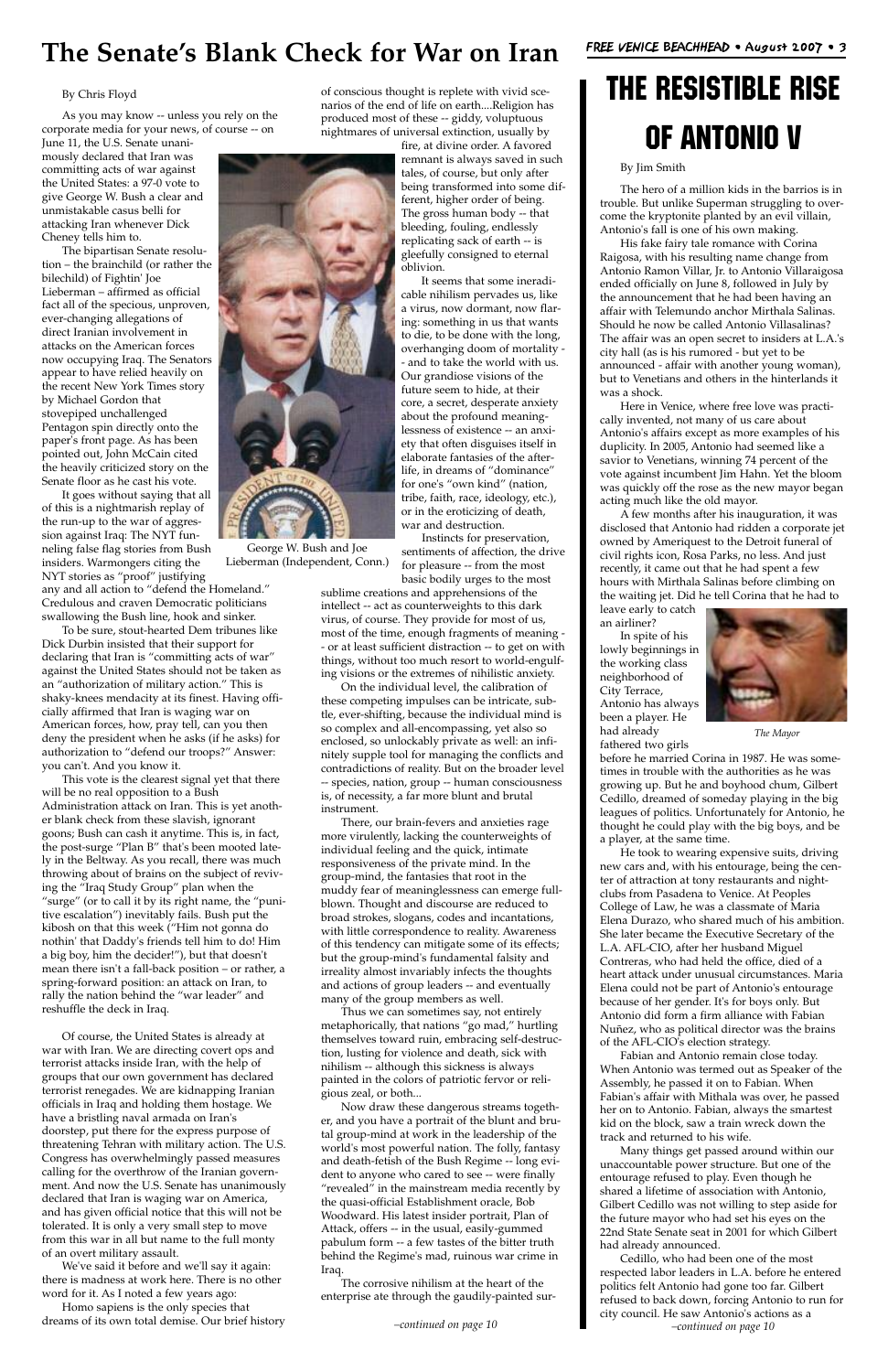#### By Jim Smith

There is new evidence to substantiate what many have long suspected - L.A.'s neighborhood councils do not represent or reflect the population of the city.

The councils, which are spread across the city, are too white, too rich and too slanted toward homeowners. The evidence comes from the preliminary results of a Cal State Fullerton survey conducted about neighborhood councils. It has been posted on the web at www.citywatchla.com/content/view/526/75 (click on CityWatch report).

The survey, conducted by Social Science Research Center at CSU Fullerton, which is run by Raphael Sonenshein, purports to be a random sampling of past and present neighborhood council officers. Its data describes a system that is skewed against renters, Latinos, and those with household incomes under \$100,000 a year. The results are for the entire Los Angeles neighborhood council system. (The Venice Council currently includes two Latinos and two African-Americans out of 21 board members.)

Here are the percentages taken from the neighborhood council (NC) survey, and compared with the latest census data for Los Angeles:

Renters on NC: 11.4% Renters in LA: 61.4%

Whites on NC: 71.7% Whites in LA: 30% (non-Latino)

Latinos on NC: 10% Latinos in LA: 48%

African-Americans on NC: 10.4% African-Americans in LA: 10%

Asians on NC: 4.2% Asians in LA: 11%

\$100,000+ household income on NC: 42.4%

\$100,000+ household income in LA: 17% Not reported in the survey was the percent-

age of non-English speaking residents of Los Angeles. However, it is likely to be skewed from the population. A case in point is the Venice Neighborhood Council which under Progressive leadership had purchased interpreting equipment. After it was turned over to the new non-progressive faction that ran the Board, beginning in 2006, it was never used again.

Other evidence that neighborhood councils may have outlived their usefulness was reflected at the hearings sponsored by the Neighborhood Council Review Commission, a body mandated by the city charter to recommend changes in the NC system to the city council.

At a meeting called for the entire westside on July 12, only three Venetians showed up at University High, and none of them were on the Venice Neighborhood Council Board. There were a sprinkling of board members from NCs in Mar Vista, West L.A., Westchester, Brentwood and Pacific Palisades. Most of the nearly all white audience that did turn out wanted fundamental changes in the councils including restricting it to residents (currently those who work or own property but don't live in the district can also run for office). According to Mark Siegel, an NC Review Commissioner, a July 16 meeting in the San Fernando Valley produced a higher turnout but the only Latino in the room was L.A. City Councilmember Richard Alarcon, who had come to welcome the group. Siegel, a long-time backer of neighborhood councils and founder of the CityWatchLA.com website, acknowledged the imbalance found in the Cal State survey, and said: "It is preposterous to think that we are representatives of the entire community and therefore deserve more power." The neighborhood council system was founded for some rather cynical reasons during



#### By C.V. Beck

Tent City is once weekly, Saturdays, 10 to 5, southwest corner of California/Frederick Streets, in Venice, California. That would be east of the Ross/Ralphs parking lot in what we have been calling the free speech area or Squirrel Square (currently squirrel-free all summer long). Maybe we should start calling it Crows Corner instead? Anyway, we have snax and chat all day long about various and sundry.

On Sunday, August 5, the Lincoln Place Tenants Association will be having our 20th BIRTHDAY CELEBRATION at Penmar Park Recreation Center, childcare room, potluck starting from 9:30 am til 11. BIRTHDAY PARTY FROM 11 TIL NOON! .Hope to see you there. (B there or B square, right?)

It's pretty quiet here at Lincoln Place this summer. In the case of Marlin v. AIMCO, the judge has reversed and the Marlins have won. We will not be returning to court in Malibu (Civic Center Way off of Cross Creek, Judge Sarmiento's courtroom W)

#### **Report on the July Venice Neighborhood Council Meeting**

#### By C.V. Beck

I attended the monthly meeting of the Grassroots Board of Officers, July 17, at Westminster School.

As usual, the agenda was, in my humble opinion, about twice as long as it needed to be and allowed for the minimum of public comment divided into two parts, widely separated in time. There were about 20 members of the public present and about 21 officers of the Board, Mark Grant from Councilperson Rosendahl's office, and a policeman from the Pacific Division. There were a few small bottles of water available. Some of the more heated items on the agenda were the proposed "Eruv" for the boardwalk, an accomodation for the more orthodox people within the Jewish community.

When I looked at this online at the GRVNC website, I was only able to get a few fragments of this proposal to appear. I don't know if this would be a technical problem on my computer or from the GRVNC. It would not be the first time that something is supposed to be online and is not or only partially present.

An "Eruv" is a kind of line of demarcation within which activities can occur on a religious day for Jewish people. Some persons were opposed to this because of the possibility of bird injury. Sylviane Dungan, a board member, was objecting to the supporting poles which would hold up the monofilament as unsightly visual clutter although I was not convinced of this. I personally was not opposed to it.

The other hot topics were: a letter from Food Not Bombs which had as an attachment our Bill of Rights. Peggy Lee Kennedy spoke about the Boardwalk matter as being constitutionally very important. Linda Lucks, from the Boardwalk Committee, seemed more concerned with the rights of the merchants on the east side of the Boardwalk.

In the matter of the Ray Hotel, Marta Evry spoke in opposition, stating that this variance in the height restrictions would set a very negative precedent for Venice. Arnold Springer also spoke on this matter as bad precedent. Emily Winters spoke of the need for public restroom facilities in Venice, saying that we really need to address this positively. There was some discussion of the Santa Barbara procedures for "helping" people who have to live in motorhomes. DeDe Audet felt that we should implement this here in Venice. I left the meeting at 10 p.m. and they were not yet through the agenda.

the regime of former Mayor Richard Riordan. He was faced with two problems. Parts of the city, including the Valley, Hollywood and the Harbor, were considering secession. At the same time, he believed the mayor did not have enough power. His solution was to revise the city charter to shift power from the city council to the mayor, and to include a neighborhood council system to win public support for the charter revision.

The new neighborhood councils were promoted as an alternative to secession. Ultimately, only the Valley voted to secede, but its vote was overruled by the negative vote in the rest of the city. The neighborhood council system also served as a potential counterbalance to the growing power of labor movement based on Latino and African-American voters. Not a bad development in the eyes of Republican Riordan.

Seven years down the line many neighborhood councils have become tools of homeowner groups and chambers of commerce. Residents, particularly those who rent and are below the medium income remain disempowered. The abysmal findings of the 2007 CSU Fullerton survey are even worse in many categories than were those of the June 2004 USC Neighborhood Participation Project's survey. This means that no progress toward making neighborhood councils more representative has been made in three years, or indeed, since their founding in 2000-01.

Perhaps one of the options the review commission should recommend to the city council is that the neighborhood councils, which seem to be dying a slow death, should be put out of their misery. The people of Los Angeles - and Venice need real power in their communities, but it will not likely be handed down from above.

## Neighborhood Councils: White, Rich, Homeowners



*The Venice Neighborhood Council (pictured above) is one of 96 neighborhood councils within the city of Los Angeles.*

until after the Labor Day weekend, that would be a status conference only --with an anticipated trial date to be set for sometime in November, 2007 (probably) in the CEQA (California Environmental Quality Act) matter.

Well, it was quiet but now there are SCEP inspections for the remaining residents of Lincoln Place and we are in the midst of this event as I speak. More coinkidinks?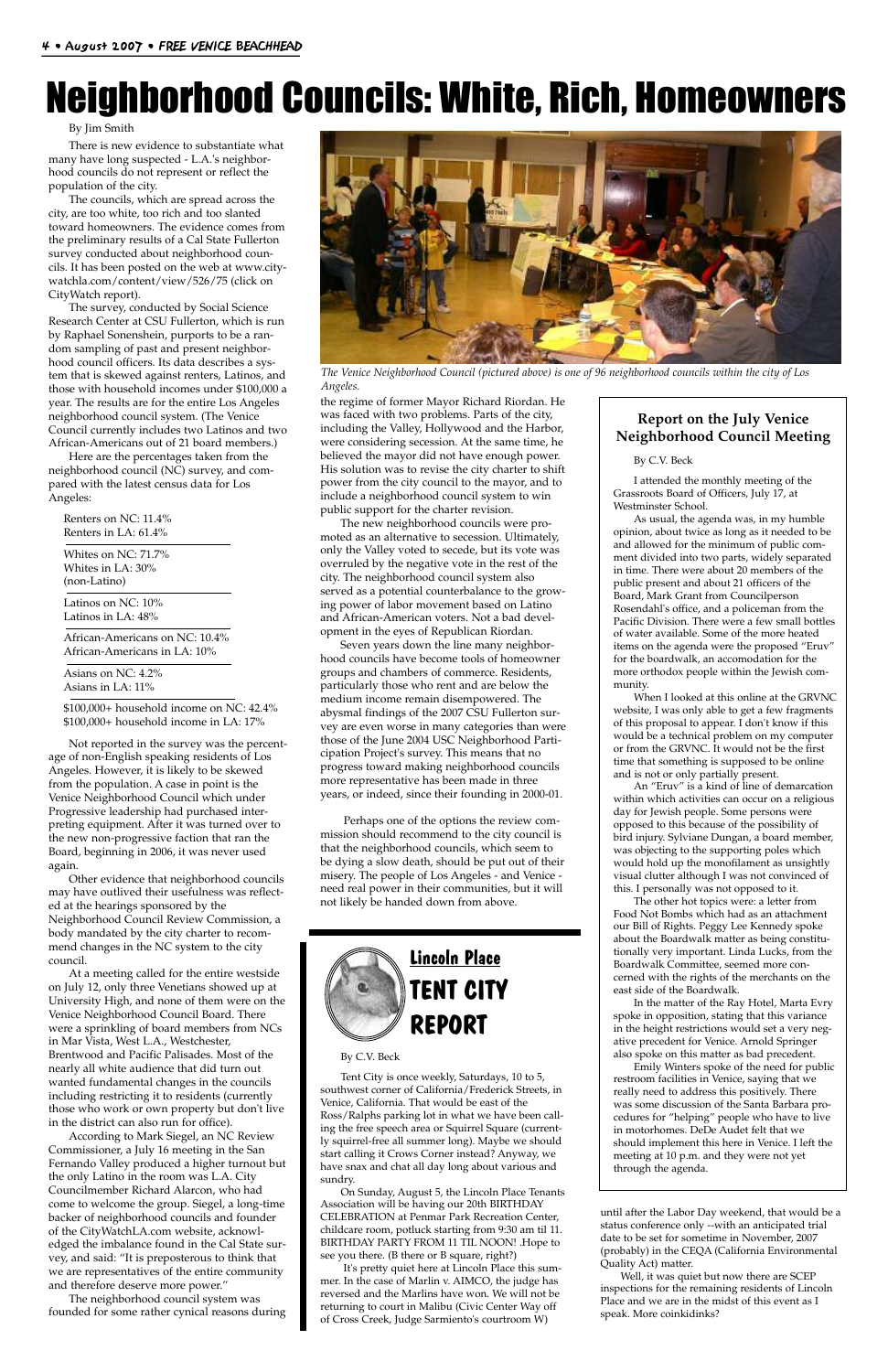

### **Paper Birch for Elinor**

The day after you die I go and lie down where the paper birch touches the water, reaches toward that other birch reflected and remote, the water not to be crossed. Nor will I cross to the place you've gone, just yet. But like the tree limbs longing downward toward the lake's unforeseen motions I lean toward you dear friend, are you there in the water's doubling of this world? Is the soul a watery thing or an ether, a fire? Are you happily dissolved? I'd like to believe in your shimmering, though I don't know what I believe, other than this semblance of you. We both loved trees. Remember when we put our arms around the ponderosas in the San Jacinto mountains? And Yellowstone when lightning chased us among the charred trees? And the way you walked under southern magnolias in your stories? I would like to bring you to this paper birch at sunset the white bark lit like a rare manuscript illuminated at the back of a cave, only no letters or glyphs mark the lines lightly scored on the trunk. You would've liked this place. Perhaps you do.

- Regina O'Melveny

## **Elinor Aurthur, community activist, urban planner, writer and former Venice councilmember, 1942 - 2007**

### **Elinor's involvement in the Venice Community Coalition**

We had the privilege of meeting Elinor over five years ago when a group of us in Venice formed the Venice Community Coalition to fight against a horrendous development called Lincoln Center. The developer wanted to build a megacommercial and luxury housing development project on Lincoln Blvd. It quickly became clear to all of us that Elinor was very smart, and had excellent ideas about how such projects could be improved by making them be within the scale and character of the neighborhood, and pedestrian-friendly. She helped the group come up with a positive view of what it wanted to see in the community, rather than just fighting against what it didn't want.

From that experience we organized the Envision Venice event. That was in 2003. It brought together residents, business owners, government officials and architects and design professionals to brainstorm about a comprehensive view of development on Lincoln Blvd. During meetings to prepare for the event, Elinor's way was to listen calmly to what others had to say, and then finally speak up with a fresh perspective that almost always put things back on track. She was never loud or overbearing. In fact, what she had to say was so succinct. She had a habit of speaking softly in that beautiful voice of hers. It made you listen intently so that all the interrupting and cross-talk would come to a halt.

Venice Community Coalition holds regular Thursday night meetings. Elinor always talked about the need for public spaces that would engage people. She truly believed that communities should be developed in a way to promote human interaction. And though she was a professional planner, she really liked the fact that we in the Venice Community Coalition were ordinary citizens who cared about our community. Through years of weekly meetings, she never pulled rank, never held herself above the group because of her expertise. She taught us a lot about planning, even taking us on field trips with her, going to places that we wouldn't have gone to otherwise.

And with Elinor's help, we have had successes. Also thanks to her help with the Envision Venice event and report, in which Elinor played the major role, the Lincoln Center project was defeated. At the hearing about the project, one commissioner after another sited the report as the definitive voice of the community.

And from this also came a Community Design Overlay for Lincoln Blvd., which is a guideline for pedestrian friendly buildings on Lincoln. And now our council office is about to embark on a Master Plan for Lincoln Blvd. a first comprehensive study of its kind for a street in Los Angeles. Grieg Asher, chief planning deputy for the council office was especially excited about having Elinor's help in this. Elinor often spoke of empowering people to envision the kind of community they wanted to live in. And this was a major theme of Elinor's life. She believed in empowering the working people, the poor and the homeless. Over the years, Elinor brought our attention to the inequities in our community, the need for affordable housing, and the need to preserve housing for the diversity of people in Venice. Elinor was idealistic and a visionary. She was the kind of person who believed that to be part of a community was more than just living in it and driving to and from work. She lived her life doing things to make the community, and the world, a better place. We feel lucky to have known her. She was our friend.

*Laura Silagi, David Ewing, Jerry Jaffe, Mindy Taylor-Ross For the Venice Community Coalition*





*Elinor Aurthur in the 1970s.*

Elinor Aurthur, who was born on March 8, 1942 in Newark, N.J, and died last month in Venice, was a committed activist, a loving mother and a wonderful friend.

A graduate of Reed College, Elinor registered voters in Mississippi in the Freedom Summer of 1964, spent time in Nigeria with the Peace Corps and was a member of the Communist Labor Party from 1970-1982.

She enthusiastically fought for Venice as an elected board member of the Grass Roots Venice Neighborhood Council, the Venice Community Housing Corporation, the Venice Community Coalition and other groups.

As an urban planner, she helped people displaced by development get the services they need. Her daughter, Jenny, seven siblings and myriad friends will miss her terribly. Donations can be made in her name to preserve the Ballona Wetlands at ballona.org.



*Elinor Aurthur was a freedom rider in Mississippi during Freedom Summer in 1965. She helped disenfranchised African-Americans register to vote for the first time in their lives.*

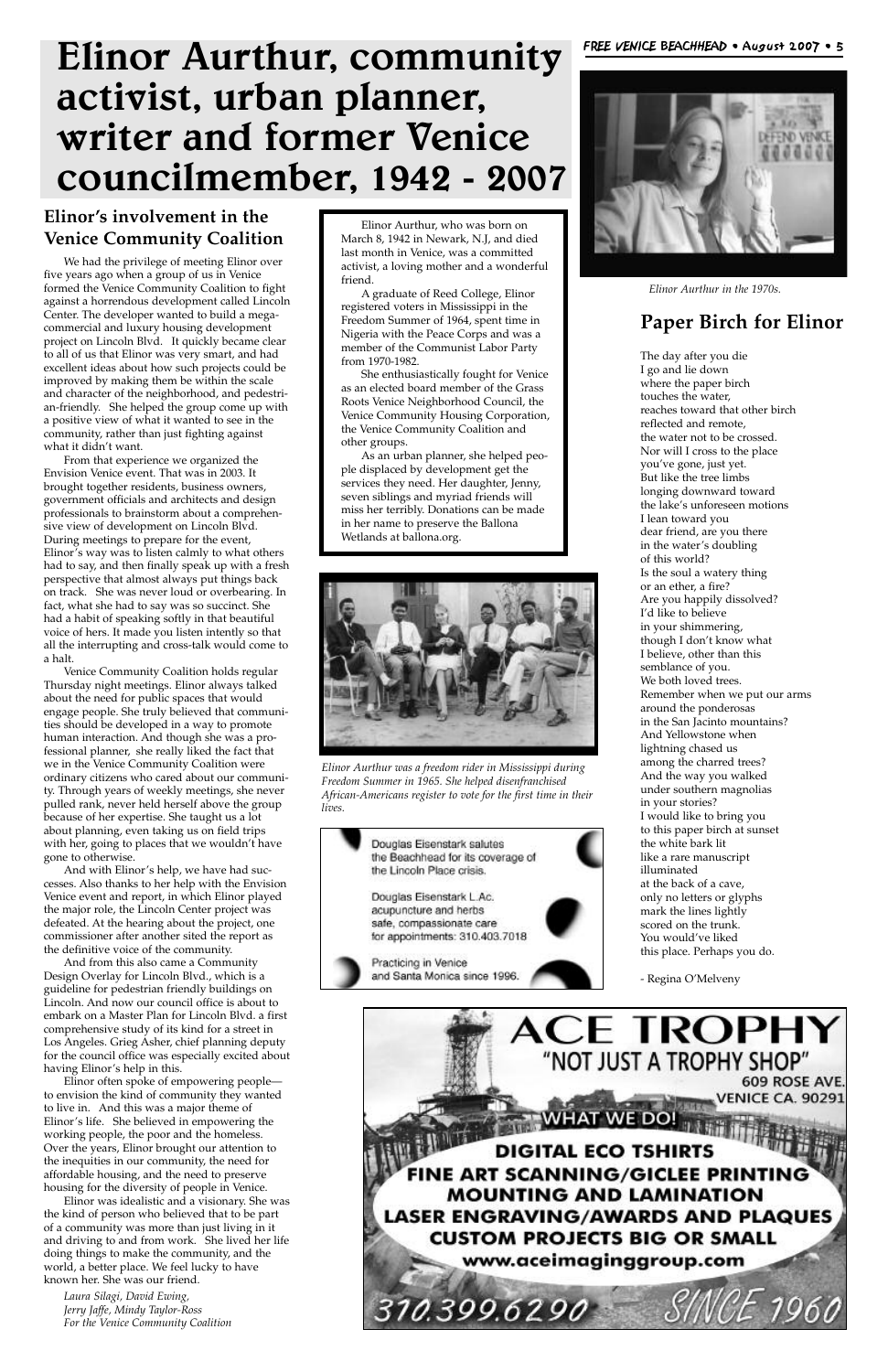#### 6 • August 2007 • FREE VENICE BEACHHEAD

# re Bye Beyond

#### By Rex Butters

Loving Venice is living with loss. From the loss of the original canals, to the gentrification of the remaining canals, with neighborhood defining businesses and services choked out by unreasonable rent increases, and friendships and communities torn apart by more unreasonable rent increases, we try to reassure ourselves with what remains, but is anything safe in Venice from short sighted meddling?

Apparently not. Recently, internationally acclaimed activist, singer, poet, and rock icon Patti Smith, ran into Fred Dewey at a late night cafe. Dewey directs Beyond Baroque, for four decades Venice's literary lighthouse, known worldwide along with San Francisco's City Lights and New York's St. Mark's, as Holy Temples of the Word. Beyond Baroque regularly hosts appearances by a who's who of acclaimed authors while providing a home and supportive training for neophytes and unknowns. Although she has regularly sold out large rock venues for thirty years, the surprisingly traditionalist Ms. Smith approached Dewey about the possibility of getting a reading in Beyond Baroque's small under-ventilated performance space.

Such a widely recognized and cherished cultural treasure would appear to be beyond the reach of the mundane Monopoly mentality that too often dictates the painful changes afflicting

our community. But through cronyism, closed door meetings, and the bland indifference of its elected representatives, Venice may be on the verge of losing its most envied and recognizable cultural institution.

Fred Dewey bristles and burns with a mission to keep Beyond Baroque in its familiar home in the old Venice City Hall, and took time out from his campaign to explain why Beyond Baroque and Venice are inseparable.

**Fred Dewey:** Los Angeles is so fascinating, because it's always been this tremendous contest between some of the most progressive, innovative thinking and some of the most reactionary, entrenched invisible power in the whole United States. It's been a kind of laboratory. I would love to see Los Angeles, and Venice especially, become a laboratory for public life, and I think the arts are really important to that. That's one of the things I was so proud of with the Poetry Wall, curating that, because to get poetry out into the public realm in a permanent lasting way, to pay tribute to the people who have been part of the history of Venice in the arts, I think is an affirmation of something that's really important in the Venice spirit.

I am so happy those poems went up on the boardwalk. There are tourists from all over the world that see those poems. I love that Exene quote. She was our first librarian. "Part the free-

DANNE'S

ways/let my people go free." And her son, Henry Mortensen, we have his chapbook in the store, he's doing a music night in a couple weeks. That's history, too. To be able to reach multiple generations, to nurture multiple generations.

When the mayor said Venice was at the forefront of arts in the city at Bill Rosendahl's inauguration, I really took that to heart. It was a very encouraging comment. I just wish we had more tools for follow through.

**Beachhead:** How long has Beyond Baroque been in operation?

**Fred Dewey:** We started in a storefront on Abbott Kinney in 68, and then moved to Venice City Hall in 1979. That was a result of Prop 13. The city wanted to get the building off its hands, so we offered to keep it up and make good use of it in exchange for low rent. Since I've been there we've been doing two or three events a week.

One of the great things about that building and Beyond Baroque being there is we have poets, writers, and artists from all over the country coming to Venice. It's the synergy of poetry, and the arts, and the publishing, and the archive, and the gallery, and the building, and the history of the building that makes it such an unusual destination for people. We bring in a lot of people from all over the place. At our workshops, we have people driving sometimes 30 to 50 miles. So, site has always been a really big part of what I think about and what I try and do. Site is crucial. I'm not one of these postmodern nomadic globalistic kind of people. I really think neighborhood is crucial, which is why I was so involved in the neighborhood council movement in the mid-nineties.

Neighborhood, site, history, the history of artists and poets in a community, that's where the identity, that's where the character, the sense of self comes from. I think the artists and writers are the best at helping us to get a sense of who we are and where we are in time and in space.

I was happy to have the first full-fledged public presentation of the imprint, Beyond Baroque Books, present at the hanging of the Venice sign. I don't know frankly how many people walking by the booth could appreciate some of the experimental poetry we publish. But the fact of the matter is, we're there and I'm eager to have the organization generating from a very concentrated point outwards and who knows where it gets picked up and carried on. But to be in that booth at the Venice sign hanging, history is so important and keeping that history is so important.

That is what makes Beyond Baroque so unique. How many presses can say, "Wow, we were really happy to premiere our books in our



Breakfast · Lunch · Weekend Brunch · Dinner · Happy Hour 23 Windward Ave at Speedway · 310.566.5610 · Validated Parking Call or visit us online at www.Dannysvenicedeli.com

Call and order Danny's delivered to your Home or Office



**LINDA LAISURE** Director

Phone: (310) 392-5175 Fax: (310) 452-6263 Email: Ilaisure@aol.com





*Director Fred Dewey at Beyond Baroque, the former Venice City Hall.*

Danny's delivers in Venice

The critics are raving about Danny's...

"Danny's is a deli with a difference... Terrific Food... Delicious... Delectable... Outstanding... a daily haven for a community of regulars... the very model of the genre."

 $-LA$ . Times,  $4/07$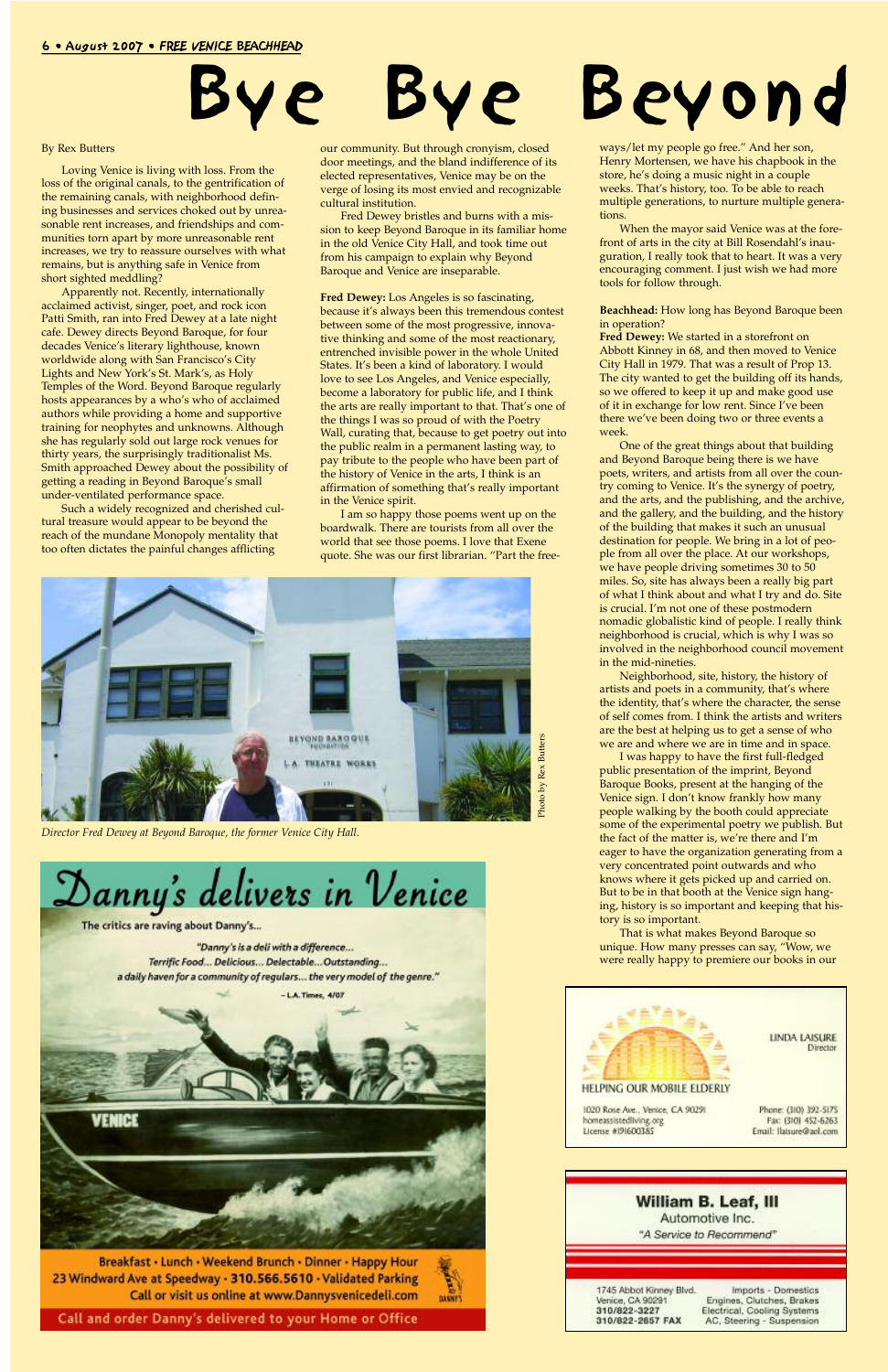neighborhood?" You think of these presses as faceless, locationless entities. I think as much as getting away from location is sort of the trend right now with the internet, I think there's also a yearning to go the other way. I think it's important for poets, artists, and writers to have a home, a public home. I don't mean a bed and roof, that helps too. A place where they can gather.

**Beachhead:** How long have you been director of Beyond Baroque? **Dewey:** I came on the board in '95, and became director in '96, so about 11 years.

**Beachhead:** How many directors were there before you?

**Dewey:** About seven or eight. Yeah, I've been there 11 years. We've had a lot of really great initiatives come out of Beyond Baroque. We did a couple of citywide festivals involving all kinds of different communities, the World Beyond Series. We've been working really hard on the archives trying to document small press work and alternative artwork. The programming has been a lot more aggressive under my tenure, we're doing a lot more than the center used to do. We're trying to get more different kinds of voices and groups from around the city, but also community related stuff-that intersection between community, politics, art, and poetry. It's really crucial to have a space that is noncommercial, that is committed to emerging work, that can be a home and a refuge for people that don't always fit into the larger society. Given the present political climate right now, I think not fitting into the larger society is a badge of honor.

**Beachhead:** How big is the archive? **Dewey:** We probably have about 30-40 thousand items in it. Small press poetry, there's chapbooks, we've been getting donations from all over the place. We got a really wonderful historical thing, the shelves from the Midnight Special Bookstore. They gave them to us, which was really great for me to have that. We're dependent on donations, so it all comes in donations. Small press poetry, experimental fiction. With chapbooks, there's very few places to find them, see them, look through them, and be inspired by how easy it is to publish stuff. Archiving that is very important. I believe our chapbook index is online now, most of it. I've been deliberately trying to get photos of LA poets and San Francisco poets on the walls so people can see that and realize where they fit in the history.

**Beachhead:** Tell me about the workshops. **Dewey:** We have five free workshops going on, and they meet in the bookstore surrounded by the chapbooks, surrounded by the photos. It's all part of feeding a cultural possibility for these people, who as I said, drive sometimes 30 or 40 miles for these free workshops. It's completely open so anybody who walks in can attend the workshop. It becomes a kind of support structure for people trying to find their voice. We get the elderly, teenagers who can't stand high school or college, or can't afford it. I'm also really glad we've had quite a variety of people facilitating the Wednesday night workshop. We've been having published authors from LA, who work 2-3 months to help so the workshop participants get exposure to a lot of different kinds of feedback. But again, coming into the building, and having it be a site, a gathering place in a neighborhood, in a 1906 building, that's the miracle of the place. Pat Russell, who worked out the deal with us in 78-79, who knows what her motivation was, but I think it was a really great gift. The collaboration between the city and Beyond Baroque has been really really important for the city. I've calculated how many people come through the building in the course of a year, people who are



Fred Dewey and 300 poets posed on April 7, 2002 in front of Beyond Baroque. Photo: Mark Savage

affected by the work that happens there, and it's about 10-15 thousand people. It's very organic, it happens slowly.

You want to come to the city, you want to come to the center, I think it's a magnet for a kind of cultural spirit from all over the country. For example, I ran into Patti Smith about a month and a half ago in front of the Novel Cafe in Santa Monica. She was asking me for a reading. Now why would this super mega-star who was on Jay Leno the next night want to come to Venice and Beyond Baroque? Because there's something very special and unique there.

I was feeling really discouraged because there was this horrendous piece in the LA Times magazine about the new cultural order in Los Angeles, and it was a DJ, surf clothing designer, and a real estate broker. A real estate broker! I have nothing against these things, but it said these were the hipster factors in the new cultural order in Los Angeles, and I read this. I grew up in New York, and it would be inconceivable in any really civilized city that this would be called culture. I was ranting, reading

this thing out on the sidewalk, shouting, furious, I was livid. I was stunned, I was exhausted, I sat back in the chair and everyone was clapping, and who would walk up to me at that exact moment but Patti Smith, and she said, "Fred, we were just talking about you and Beyond Baroque. We really want to come back and do something there." It has been one of my dreams to have her at Beyond Baroque, but I also think this is a sign that shows you the potential. This is a cultural appeal, it wasn't just, I want to go to the beach and I love the sun. I just remember seeing Patti and Lenny Kaye at the table signing books and were so happy to be in a literary center that really cared about the kinds of things we care

# Baroque?



**Monday - Friday 9 am - 7 pm Saturday 10 am - 7 pm • Sunday noon - 6 pm 1800A Abbot Kinney Blvd., Venice, CA 90291 310-305-9800 Additional Parking after 5 pm and all day Saturday & Sunday behind the store.** 



*–continued on page 8*

| URITIMIEN                                                                                                               | <b>SELF STORAGE</b>                                                                                                                                  |                                     |
|-------------------------------------------------------------------------------------------------------------------------|------------------------------------------------------------------------------------------------------------------------------------------------------|-------------------------------------|
| State-of-the-Art Facility • Controlled Access • Month-to-Wonth Rentals • Boxes, Locks and Moving Supplies • Open 7 Days |                                                                                                                                                      |                                     |
| <b>Playa Vista</b><br>12821 W. Jefferson Blvd.<br>Just a 1/2 mile east of Home Depot<br>(310) 301-7867                  | <b>WARRANTIN W.P.</b>                                                                                                                                | LOVOLA<br>MARINDUNT<br>LIVINGRISHTY |
|                                                                                                                         | Hollywood                                                                                                                                            | (323) 660-9090                      |
|                                                                                                                         | <b>Torrance</b>                                                                                                                                      | $(310)$ 371-1355                    |
| <b>WILLICOTORILLINE</b>                                                                                                 | <b>Downtown Los Angeles</b>                                                                                                                          | $(310)$ 227-0015                    |
|                                                                                                                         | <b>West Los Angeles</b>                                                                                                                              | $(310)$ 477-6964                    |
|                                                                                                                         | <b>Los Angeles</b>                                                                                                                                   | (323) 295-8500                      |
|                                                                                                                         | Limited Stee offer: Must present coupon at Move for, New Costomers only. Subject for<br>availability. Auf monogota for details.<br>www.storquest.com |                                     |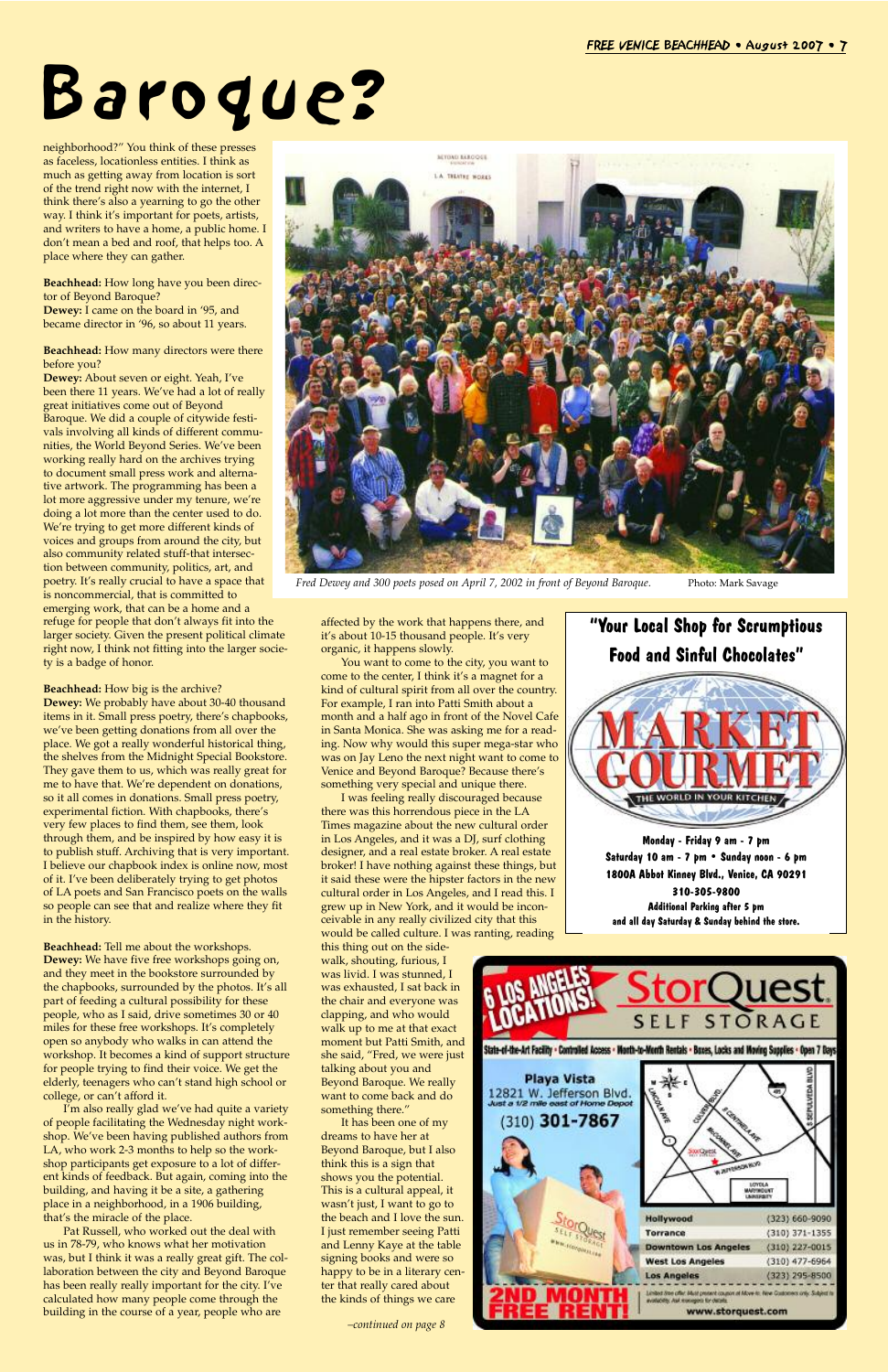about. It's so rare. For me to be able to give inspiration to Patti Smith, that's something I can really be happy about. It's not about celebrities, it's about keeping that spark alive so that as the culture becomes more anonymous and more globalized and more impersonal and more commercial, this little spark is fanned and can grow to a full flame and illuminate everything.

I get into that, because I think sometimes people who are dealing with one problem after another day after day don't realize how important these things are to the strength of a community and its identity. On the other side, we're working to recuperate Venice poetry history, also to be a new kind of voice in publishing. Our imprint, Beyond Baroque Books, is very experimental, but people up at City Lights were telling us they thought what we were doing was the most interesting stuff in the country. That kind of stuff, I hope and I trust that the politicians can begin to understand why this is important for the future of the city.

There's all this talk about LA being a cultural capital, but the infrastructure is very weak, and it's very fragile. Unless it gets some attention, precious things get lost and we can't ever get them back. That's why if I have one legacy to Venice, it's to get a long term lease for this building. I don't want a temporary home, I want to know Beyond Baroque is safe.

**Beachhead:** How close are you to a long term lease.

**Dewey:** I don't know. I think the powers that be recognize the concept, but I'm not sure the will is there. There's a lot of pressures for us to move downtown, to move to other parts of the city that are more centrally located. Well, that pulls out a key strut in the Venice scene. You pull out a key strut in the Venice scene, and Venice ceases to be what it is for the rest of the city, and the rest of the city loses something.

**Beachhead:** You would think that at this point in your history there are powerful people who want you to stay.

**Dewey:** You'd think. They've yet to come out of the woodwork. I consider myself a strong advocate for this because of my experience with the building, and the community, and why they love to come to Venice. But people have a very short term perspective in Los Angeles. They've seen so many key things disappear that they become numb, they retreat into their private homes, and

this privatization of experience is a key aspect of Los Angeles and its great weakness as a cultural capital. Culture is a public thing. It feeds the roots which can be private, but it's got to be public. And there's got to be a long term perspective.

Every great cultural city has had people who are really looking to long term. And they're not just looking at it for their private collections, or their own personal libraries, they're looking at it for the people, for the citizens, for the public, for the kids, for the old people, 20 years, 30 years, 40 years, 100 years, 200 years from now. You don't see people talking about 50 years from now, 100 years from now. People aren't thinking in those kind of terms, and they've got to start. Venice could be wiped out in 10 years if people don't think about what it is and how much it contributes to the city.

**Beachhead:** What can you tell me about Venice's literary history?

**Dewey:** I was really quite happy and stunned to learn that through Stuart Perkoff and various other people, Charles Olson came to Venice and my understanding is he wanted to restart the art school Black Mountain here in Venice. I believe in that complex that Small World Books is in now. It was very rundown, so this would be probably the late fifties, early sixties. I think it

was through Stuart Perkoff. The introduction to Perkoff's book, by Robert Creeley, is very clear about how highly Olson thought of Perkoff and how Perkoff provided a quality to this experimental civic project that Olson was so committed to that had to do with dealing with reality, and dealing with the darkness that people experience. Not just with manic celebratory poetry, but a poetry that is really engaged with the difficulties and the good things in communities. Perkoff's "Venice Poems" are an amazing example of that.

Once I learned this I went back over Perkoff's work, and I can see why Olson felt such an affinity. It's very interesting, because the histories we get from San Francisco and New York don't talk about any of this, and I think that's quite deliberate. Los Angeles has been this

unmanageable presence in American culture, and because so many people are focused on Hollywood rather than the other stuff, the fact that we have this really strong, almost counter-Hollywood culture here has always been ignored. Because it turns out in San Francisco and New York, they're interested in Hollywood, too.

The Beats in San Francisco, fantastic, a lot of attention to infrastructure and mentoring from Rexroth and all the others. Ferlinghetti's incredible

City Lights. Nonetheless, they didn't seem to understand what was happening here. Venice is very special and unique. One of my commitments to Beyond Baroque has been to culturally revive some of that and focus on it. I've got a few book projects that deal with this. One with Philomene Long and her works with John Thomas talking about some of the intellectual infrastructure that's happening here, that's never been taken seriously.

The history of experiment in Los Angeles is very strong, and really innovative, and very distinctive, a voice that is sorely needed in the general cultural voice of the country. To me, it starts in Venice. It's alternative mentality. I think unbeknownst to even many of us in Venice, the same alternative culture formations that make Venice so distinctive even now, were happening in the cultural realm, but it was happening outside of

publicity. The poets in Venice especially were not attracted to publicity the way the poets in San Francisco were. They rejected it. They didn't understand it. They didn't want any part of it, because they're so close to this huge machinery and they see what that machinery is really like.

Everyone else in the country just sees the glittering artifacts, whereas here in Los Angeles, you actually have a day to day experience of what happens to people in the industry, how they behave, etc.

**Beachhead:** In NY and SF, everyone was riding Ginsberg's enthusiasm.

**Dewey:** Ginsberg was really, really important. He was a great organizer. I think everyone at all interested in culture and alternative politics owes him a great deal. He knew how to work the machinery very well. The people down here rejected that machinery, certainly in the fifties and sixties.

And the darkness. You hear that in Morrison. That's why it was so important to get Jim Morrison on the poetry wall. There's a real alternative cultural history that I think is going to emerge over the next few years.

**Beachhead:** Any truth to the rumors that Beyond Baroque may be leaving us?

**Dewey:** I don't think there's any danger of us being forced to move. We've been in discussions with Councilman Rosendahl and his staff for almost three years. I think they're eager to try give us at least a temporary home.

My goal is to secure Beyond Baroque in Venice for the long-term. So 50 years from now, Venice can still have this precious treasure, this national treasure. Venice is the core of this institution, and that core makes people uncomfort-

able. The same way the Venice Beats made the Beats in NY and SF uncomfortable.

There's a certain unruliness and truth telling, honesty, reality. And who would think that would come out of a city like Los Angeles. San Francisco, New York and all the other cities have a big stake in pretending we're really fake, when in fact there's this whole other tradition.

So, Venice makes the city uncomfortable in the same way its artists and writers make other cities uncomfortable. Certain artists and writers, not all of

them. There's also the contemplatives and the people more tied into the academic structure, but Venice is very specific.

Part of it is reaching out to the community to explain why poetry is important to their identity and future, why being there in the long-term is so important. You know, politicians have a lot of things to worry about, and poetry's kind of low on the list. It's low on the list everywhere. It's not like Europe, Russia, China or Latin America where poetry's published in the papers and is part of the national discourse.

The problems we have in Venice are emblematic of problems all over the country. I have long thought that one of the reasons things are so hard here is precisely because they're so rich and so vibrant and dynamic. It can be very threatening to people. It's a wild energy and I think to bottle it a couple times a week and hold it up carefully in front of people in a reading room where the light is focused on the reader and you can clearly hear the words... How many of us sit and listen to crafted speech for an hour and a half? It's a rare experience. It is like trying to bottle a firefly, and I might bottle them for an hour, but then I open the top and let them fly. And they keep returning!

#### **Beachhead:** Will the soul of Venice fall under the bulldozer?

**Dewey:** Gentrification is a blight and a killer of culture. I lived in the East Village in NY and saw the first stages of that, and that's really been gentrified. I go back to my old haunts, and the loss to the East Village culturally has been huge. Bless the NY City Council because they basically gave La Mama Theatre the building to try to preserve their infrastructure because they were losing cultural organizations. They were losing the heart and soul of the East Village. Artists go to areas where they can live cheaply and do their work. That's why gentrification is so deadly to culture. This notion of a market is tyrannical. Everyone has to keep moving around, everyone living here moved to Silverlake because they couldn't afford Venice, or now Echo Park, or now Mt Washington, or now San Gabriel. Then they're going to have to live in Arizona. And that's the end of culture here.

This market notion that everything works out, it's just not true. I'm really glad there are so many people fighting to preserve the soul of Venice. But the soul of Venice is really on the line right now.

## Bye Bye Beyond Baroque? **–continued from page 7**





*Gary Leonard takes a picture at the poetry wall on Windward Plaza: from left: Majid Naficy,*

*Viggo Mortensen, John Thomas, Philomene Long, Fred Dewey, Wanda Coleman, Ellyn Maybe, Tony Scibella. Obscured by Leonard: Linda Albertano, Frank T. Rios.*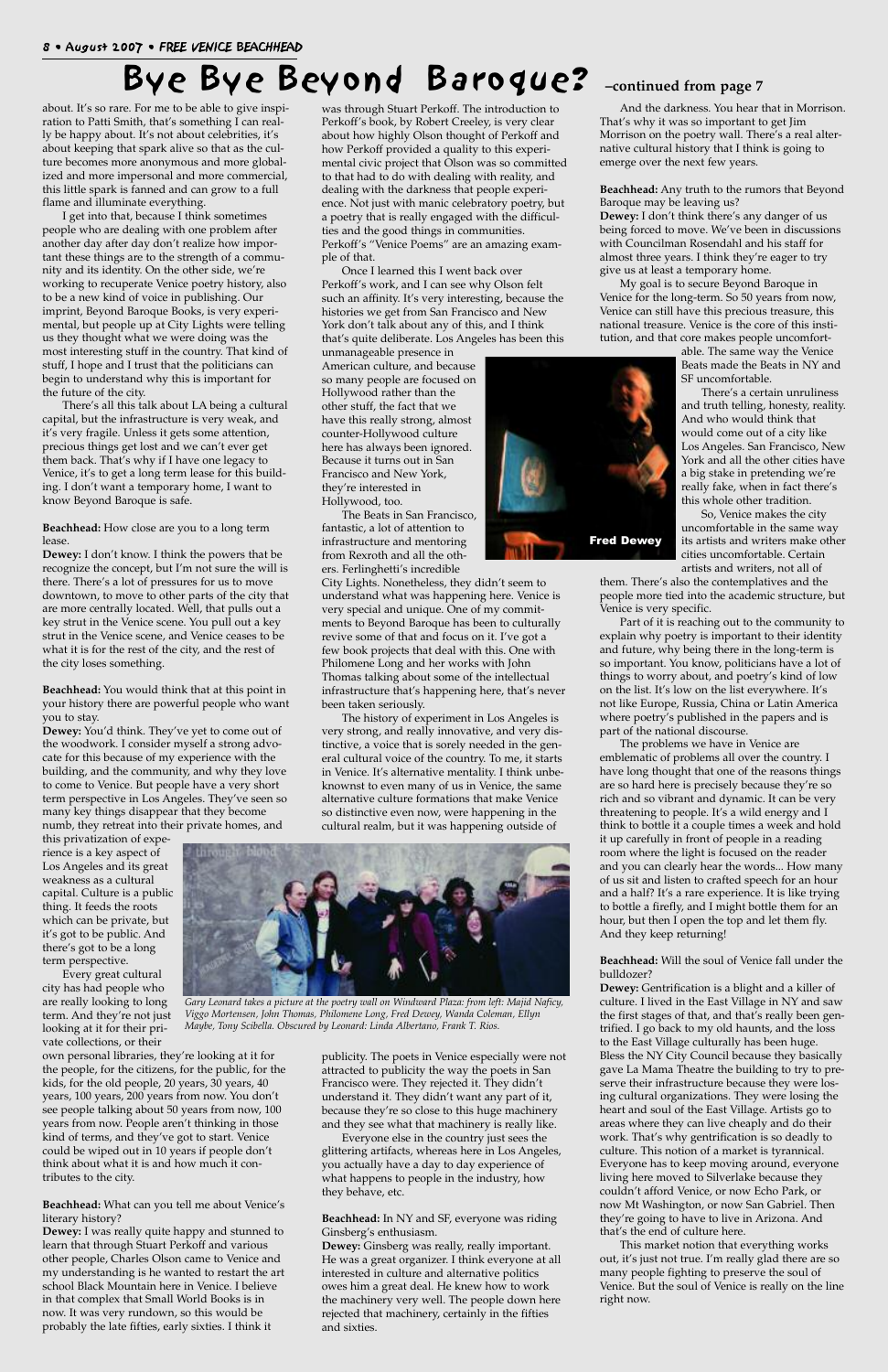o

**LLI** 

t

oL

 $\blacktriangleright$ 

Visit www.venice-beachhead.org for back issues of the Free Venice Beachhead

#### **HUNKER DOWN**

By Hal Bogotch

Hunker down for a battle of wills that tests the mettle of men.

The red glare of rockets neither romantic nor bombastic, blinds the sight of those

who swan-dive in quagmire. Go straight to Well in the midst of Gaza. Toss in noble pacemaker and hope

for humble hummus. Satellite-guided mischief rains on scalps of the unredressed.

Blessed are thy acolytes who wear T-shirts emblazoned W W J D, call letters of an ancient sect

who follow the lamb with slaughter. Jerry will not fall well. Zippy taboo and R. Crumb, too.

War is not healthy for vegan free-range bison with fleas and weak knees. We cry when onion peelers weep no more.

Hunker down. Dig in. Keep your powder dry.

#### **I REMEMBER**

I remember your hand on my ass and it felt good too...

Did I pull away? I didn't mean to --

My left ass and your right hand and that long arm- got all tangled up

but you got there fast- your reaction time is fine- considering-- all your baggage-- Oh, yes, and mine, too.

C.V. Beck

#### **THE THIEF ON THE WATER**

Charles C Purin

eagerness to hear pervaded the universe the vision of all greatness became soul of all living beings

it will become something take it easy get a beach chair go to the ocean.

#### By Hillary Kaye

encased in storage bins the bodies begin to rot the world had worked its magic once again the skies were not broken up with stars or moons

 $\boldsymbol{\mathsf{\Omega}}$ 

now a darkness invades the earth. what had worked and what would work now it had to be agreed was not the same anymore. a new plan needed to be thought out but the architects were out playing golf and the women were having their toes polished the smell of feet wafted in a stagnant air humanity had gone to sleep and the vision of the future

#### **The Words of the Poets**

by Jim Smith

Is it the inspiration of a sunset, Is it the sound of the surf, Is it the smell of the sea, that brings forth The words of the poets?

Venice born and refugee, alike they wander on the shore walking past Her without a glance searching in vain for The words of a poet.

Their ranks are thinned by drugs, suicide and commerce but some continue scribbling, muttering, writing for days and years, then, they meet The Lady.

And who is this Lady of Venice whose name we do not speak? She of the sand, the surf and the sea. She who protects, and torments the words, and the poets

Before Kinney, before Machado, before the Tongva people She walked upon this land, not a goddess, but a muse, waiting for Her victims.

And when they came, She wrapped them in a gentle embrace that brings the fog and clears the mind.

"Just one little poem, and I'll leave you alone," She lied. Like loved-starved puppies they surrender and receive The Words of the Poets the words, the words, the words...

#### **To The Vanishing Bees**

By Sherman Pearl

On behalf of the human race I apologize, bees, for making you dwindle, drift off, disappear. We've stolen the sweets of your labors, stung you, swatted you, cursed you and now, understandably, you've abandoned us, retreated to hives that drone like places of mourning for the extinct.

I'm sorry for hardly noticing your absence till now–on this late-breakfast Sunday, tasting this honey on toast. The garden droops with longing, nothing's buzzing my ears, nothing has lit on the tip of my glass to sample the nectar.

I still hear echoes of you thrumming above the pink petals. I picture you dipping into the stamens, waggling with ecstasy. I see you buzz off to the bee-loud glade I heard in the Yeats of my youth, to the flowerbed where once on a dare I captured a bee in my hand and crushed it.

And who'll spread the pollen now, who'll tend to the garden's nourishment? Look, my shirt is off, my body receptive as a rose. Come sting me!

Anns CALLIGRAPHY<br>Invitations - place-cards<br>mottoes - poems - logo design (310) 392-7745

**EXSTACEY**

rest in rage

a day like many others except the fluttering spasms won't wait until dark forgets the tears in grains of grandeur mothering answers that bypass questions asked in the froth of forgiveness

"hi mom……..……….…………"

crystalline scratches massage heart itches in the uteroflo

convexing orbs of dilating epiphany strive for the suffix at the precipice

repulsing the chrysalis of immutable suspension

"……………….i'm here……….."

but succumb to the lord's mercy me what have you done what will i do for my baby's

"………………...........i'll…be….."

tongue-tied terror respirates a sibylline lifemask facing the table of gifts and the void

the space expands to panoptic infinity where Janis and Jimmy bear witness from the etherine waste of perpetual unforgiveness

--John O'Kane



#### **LAW OFFICE OF ELENA I. POPP**

#### **ELENA I. POPP Attorney at Law**

**633 West 5th Street, Suite 2800 Los Angeles, CA 90071**

**Direct Dial (213) 233-2028 Fax (866) 457-5240 Cell (310) 704-8785**

#### **Enforcing Housing Rights including:**

- ➔ **Eviction defense**
- ➔ **Affirmative habitability actions**
- ➔ **Affirmative actions to recover illegal rent charges**
- ➔ **Representation in matters related to redevelopment and the use of eminent domain**
- **→ Representation of tenants facing condominium conversion or Ellis Act evictions**

**Se habla Español**

**Maureen Cotter** reads from her autobiography

> 7:30 p.m. Saturday, August 18

at Beyond Baroque 681 Venice Blvd. Venice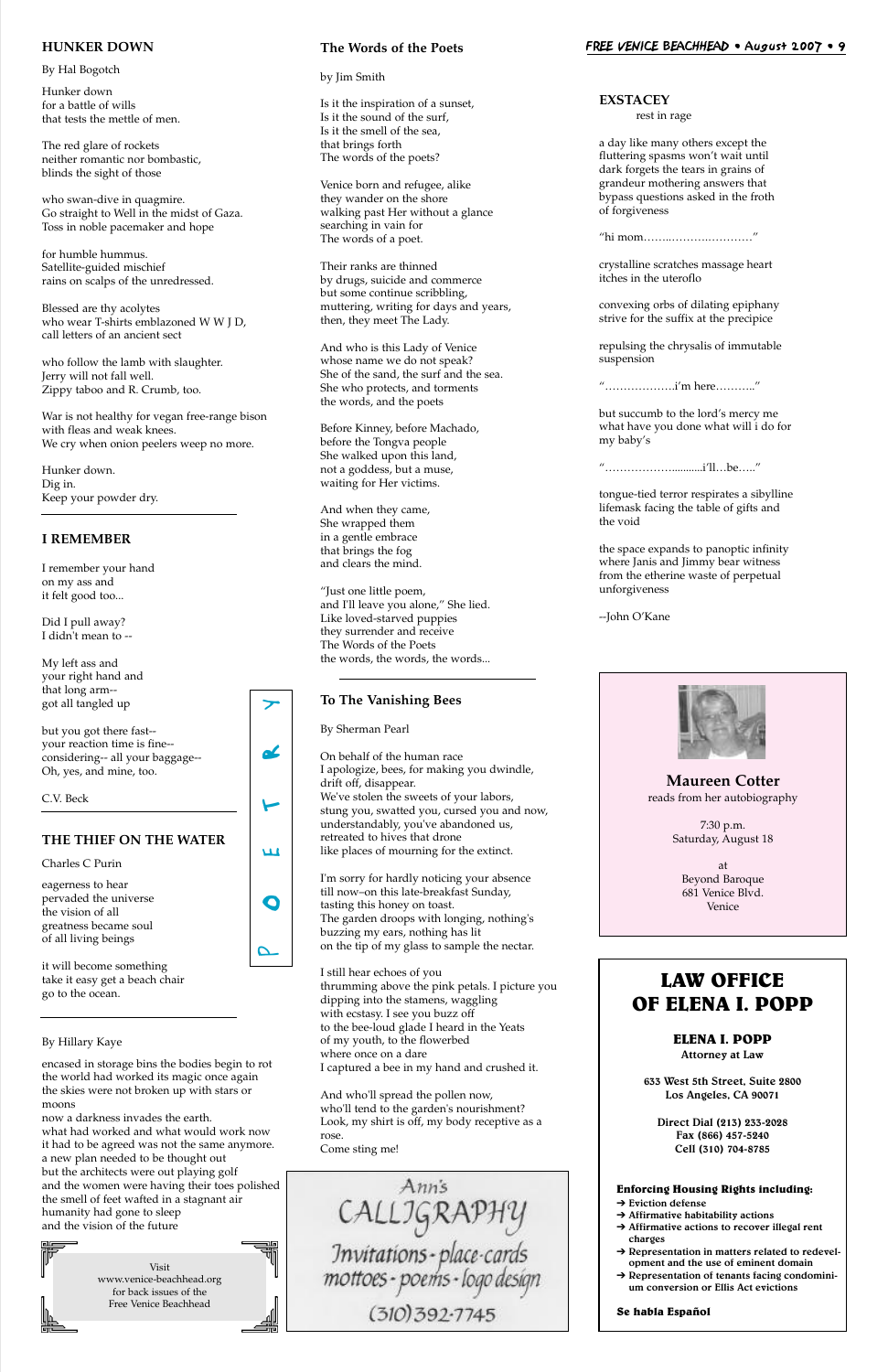betrayal of trust. When Antonio ran for mayor in 2005, Gilbert endorsed Mayor Hahn, thereby announcing the end of their 30 year friendship.

Antonio's fall from grace won him a "D" grade on his mid-term report card in last month's Beachhead. Unconfirmed sources said that he was a no-show at the Venice Fest dedication of the Venice sign on Windward Blvd. last month because he didn't want to get booed as he has been in other parts of the city lately. But it wasn't Antonio's dalliances that turned many Venetians against him.

His failure to spend political capital in support of the Lincoln Place tenants when they were evicted and turning his back on the South Central Farmers when they were dispossessed, not to mention leaving City Council Member Bill Rosendahl twisting in the wind on his proposed moratorium on condo conversions had a much bigger impact than where he spends his nights.

Perhaps if some of the South Central Farmers had looked like Mithala, they would still be farming. And if some of the Lincoln Place tenants had private jets to make available to Antonio, they would still be enjoying their garden apartments.

Antonio's story is one that Hollywood, and generations of movie goers, know very well. It starts with a poor kid from the slums who has great dreams for improving the lives of his people. He rises to the top of the heap, but is seduced by the power, money and women he finds there. His people are devastated by his betrayal. At last, a crisis happens that makes him see the light and fight for his people, sometimes at great personal risk. By the late 70s, the genre was so overdone that Steve Martin made a parody of it in the movie, *The Jerk.*

Antonio is not a jerk. But is he destined to redeem himself like the heros of earlier movies? Or will he end up like the subject of Bertolt Brecht's play, "The Resistible Rise of Arturo Ui" who becomes more and more disreputable until he ends up the paragon of evil? And will we watch the drama unfold like passive movie goers or will we hold Antonio, and all the others, accountable to those of us who voted with such high hopes?

#### The Resistible Rise of Antonio V

*–continued from page 3* face most tellingly in a single anecdote. Woodward asks George W. Bush how he thinks history will regard his adventure in Iraq. Bush, gazing out the window, shrugs and waves the question away. "History, we don't know," he says. "We'll all be dead." No fine, faith-filled talk here about God and Jesus and the immortal soul responsible for its actions throughout all eternity -- the kind of zealous patter Bush favors in public statements. This was just the cold, rotten, meaningless core of his grand vision: "We'll all be dead." So who cares? Après moi, le deluge.

Who would have thought the floodwaters of this death vision would have risen so high again so soon? Yet here they are again, beating against the gates.

UPDATE I: Jonathan Schwarz points out that all of the Senate's Democratic candidates for president voted for Lieberman's Iran War amendment: Hillary Clinton, Barak Obama, and Joe Biden. Just in case you were expecting a saner foreign policy after the 2008 election.

UPDATE II: Meanwhile, George Milhouse Bush wants to make one thing perfectly clear: even in the highly unlikely (if not totally impossible) event that the Senate grows a rudimentary spine and tries to place the slightest obstacle in the way of a military attack on Iran, the Commander Guy will peremptorily veto it and instigate the mass murder anyway.

Spencer Ackerman at TPM Cafe found this gem of arrogant defiance in "a little-noticed letter from the White House to Carl Levin (D-MI), chairman of the Senate Armed Services Committee." The main subject of the letter was a similar vow to veto any restrictions on Bush's

#### **The Senate's Blank Check for War on Iran**

*–continued from page 3*

ability to continue his war crime in Iraq. The passsage concerning Iran might seem redundant now, after the Senate's vote on Lieberman's "Persia delenda est!" measure, which puts a gun in Bush's hand and screams for him to pull the trigger, but the President is obviously taking no chances.

*Chris Floyd is an American journalist and the Editor and co-founder of the Atlantic Free Press. His work has appeared in print and online in venues all over the world, including the Nation, CounterPunch, Columbia Journalism Review, the Christian Science Monitor, Il Manifesto, the Moscow Times and many others. He is the author of Empire Burlesque: High Crimes and Low Comedy in the Bush Imperium, and is co-founder and editor of the "Empire Burlesque" political blog. He can be reached at cfloyd72@gmail.com.*

#### **PHILOMENE LONG'S CONTEST FOR BEACHHEAD READERS**

Please send your answers to the Beachhead, PO Box 2, Venice CA 90294, or just keep them to yourself.

#### **SUGGESTION:**

Beatitude contestants should memorize the following words by the immortal John Thomas: "Don't get hung up on anything, stand above, pass on and be free." Then be prepared to repeat them when asked.

#### **QUESTIONS:**

- 1. Would you ever enter a bathing suit contest?
- (If the answer is "Yes" the contestant is automatically eliminated from the contest)
- 2. a. Show me how to *act* cool.
- b. Show me how to *be* cool.
- c. Elucidate the difference in 25 words or less.

3. Can you reply "NO" without speaking, shaking head, etc. to the following question: "Do you agree to throw yourself before the altar of Mollock (see Allen Ginsberg's poem)?"

4. Show me Beatitude.

5. Explain how living the Beatitudes leads to the state of beatitude?

6. Are the following statements true or false?

- a. Be the saint on your block. -*Allen Ginsberg*
- b. It is because I am Beat, that is, I believe in beatitude… Who knows, but that the universe is not one vast sea of compassion actually, the veritable holy honey, beneath all this show of personality and cruelty? *-Jack Kerouac*
- c. He has scattered the proud in the imagination of their hearts and has exalted the humble. *- Mary*
- d. Blessed are the peacemakers, for they shall be called children of God. Blessed are they who are persecuted for righteousness' sake, for theirs is the kingdom of heaven. *-Jesus Christ*
- e. Power to the people. *-Patti Smith*
- f. Work out your salvation with diligence. *-Buddha*
- g. Walk close to the earth. Sing close to the body. *-Stuart Perkoff*
- h. There is no road. We take it. *-Philomene Long*
- i. Go naked. Take nothing. *-John Thomas*



#### **Support the Free Venice Beachhead Venice's Nonprofit Newspaper**

**Beginning in 1968, the Beachhead has been serving Venice exclusively and fearlessly.**

**Here's how you can help keep a free press alive in Venice:**

**• Become a Sustainer – It's \$100/year, but you get four free ads and your**

**name listed on page two.**

- **Advertise Rates are the lowest, yet the Beachhead distributes more copies (8,000) per issue in Venice than any other newspaper.**
- **Subscribe Get a Beachhead mailed to your door for \$35/year.**
- **Distribute Take a bundle (200 papers) each month to distribute on your street.**
- **Write Submit articles, poems, letters, drawings, etc.**
- **Shoot Send us photos you've taken of Venice news, art, etc.**

**You can reach us at: Beachhead, PO Box 2, Venice 90294 310-396-0811 • 310-399-8685 Beachhead@freevenice.org www.freevenice.org**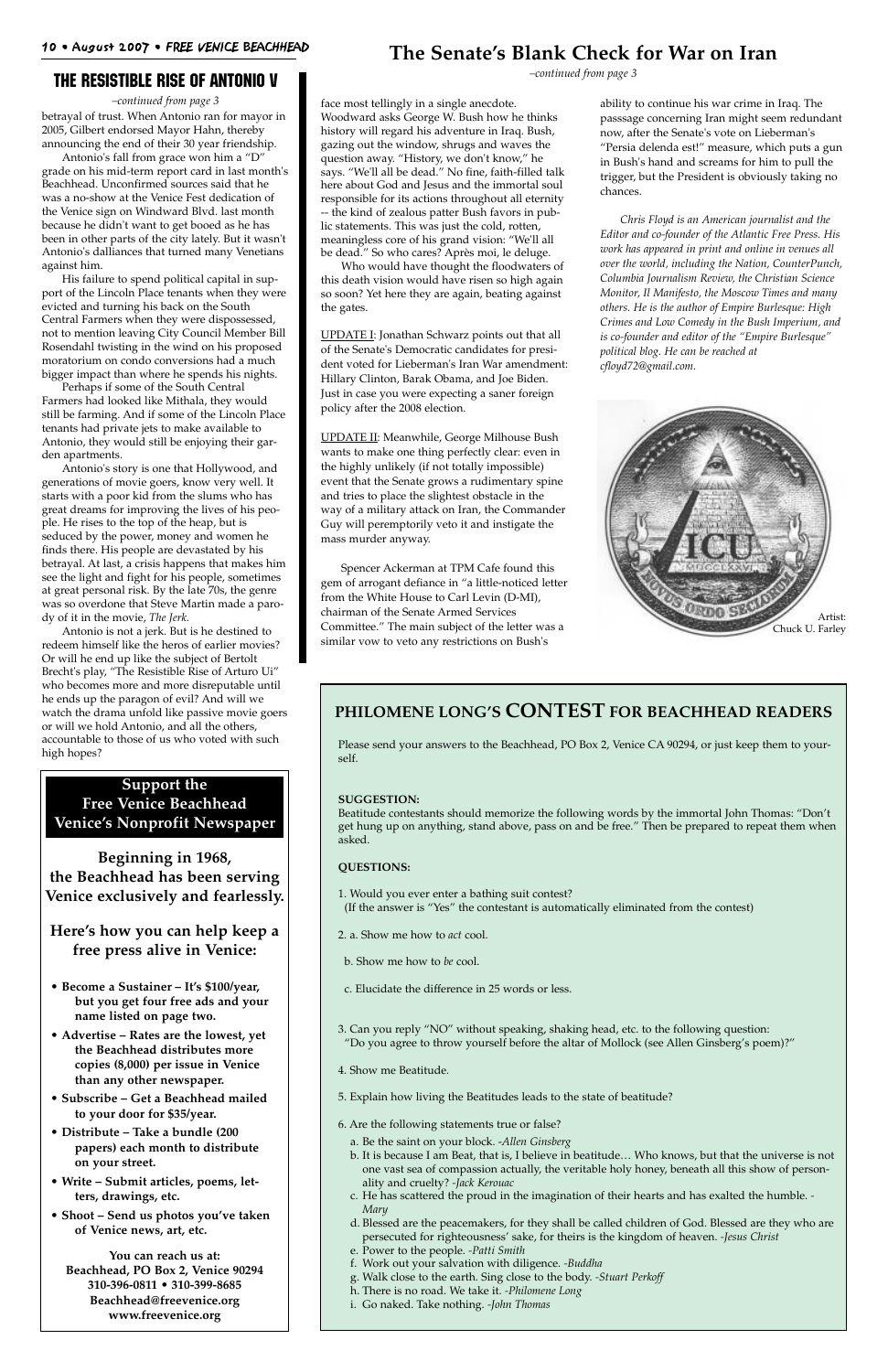### **Asking abused kids to speak up**

There's still time to see Project Nightlight's billboard on Abbot Kinney offering hope and a child abuse hotline.

Project Nightlight is a Venice based non-profit organization, which inspires children to speak up if they are being abused. Project Nightlight hopes to create more awareness and help more teens reach out. Adults are encouraged to get involved as well.

Project Nightlight collaborated with Venice artist LeeAnn Goya to design the billboard. It features the child abuse hotline alongside a cartoon-like drawing by Goya saying, "The light in a child is love." The billboard on Abbot Kinney Blvd. and Westminster Avenue will be up until August 15th.

The organization offers several awareness programs for children and teens in L.A. County. Project Nightlight also offers programs for children and teens recovering from abuse, such as granting wishes or providing lessons for them.

The organization was founded in 2003 by child abuse survivor,



The Merchants of "First Fridays" are happy to provide in-store bags in which shoppers or merchants may deposit canned food items to benefit the underserved population of the Oakwood Area of Venice.

**Please consider bringing: Canned tuna Canned chicken** Vacuum foil packed fish/meats **Canned protein items Canned sugarless or low sugar fruit Nutritional bars** 

Cliff McClain, the Manager of the: Vera Davis McClendon Youth & Family Center 610 California Avenue (corner of Electric Ave.), expressed tremendous appreciation and said that the center gives out free food twice a month, and that the lines are quite long.

Design Donated by: Jagmedia.net

Stacia Oemig. Because of the abuse in her own past, Oemig knew first hand about the fear and shame that almost always prevents children from reporting abuse. In the United States, less than 0.1 percent of all abuse is reported by the child. Most abuse is reported by teachers and it is usually only abuse that can be seen by others that is reported, such as bruising on the arms and face. Unfortunately most physical and sexual abuse is never reported because only the victim knows that it is occurring.

In less than four years, Project Nightlight has posted 500 billboards advertising the child abuse hotline and touched the lives of hundreds of Los Angeles children.

Adults don't report abuse because they don't want to offend the abuser who may be a neighbor, friend, co-worker or relative.

Project Nightlight is actively seeking volunteers and donations. Go to www.projectnightlight.org or call 310-991-1852.

For More info contact: kathyleonardo@msn.com or (310) 428-1109.

#### By Karl Abrams

Michael Moore has done it again Venetians. His documentary film "Sicko" about America's dysfunctional healthcare system will make you laugh and cry for 2-hours straight as you come face to face with the countless and absurd failures of our profit-driven corporate health care system. Using a variety of now legendary Moore-esque techniques, we are taken on a long overdue epic journey dramatizing simultaneously the heart-rending problems faced by 47 million uninsured Americans (13%) and the shameful, cost-cutting, obscene profit driven corporate treatment of the rest of us who have health insurance.

Moore shows how former and disgusted HMO employees were given bonuses to deny treatment to people who thought they were insured. He tells the story of an insured woman who learned that she would have to pay for her emergency ambulance to the hospital because she did not get the trip pre-approved.

Moore has no hesitation in demonstrating, time and time again, the failures of the American system and the amazing successes of the French,

Cuban, English, and Canadian health care programs. Single-payer health care works in other countries and does so with a compassionate efficiency that makes us all wonder why it took this long to realize. Moore asks why Ronald Reagan's rantings during the 1950's about the evils of socialized medicine were so convincing to virtually all of America. Was it out of such fear mongering that America's health care system has slipped over the years to just above Slovenia? This film will in convince you, I believe, to join a new struggle to convince our politicians that if single-payer health insurance works in so many other countries, why not here in America.

Instead of 31% of every "health dollar" going to corporate profit, a mere 3% will allow singlepayer insurance to work efficiently. (Moore points out that opposition by most of our politicians results from their being bought out long ago by the drug-health care corporate complex).

This film is a must-see. It clearly shows how our present health care system is a failure and will remain antiquated, selfish, and profit-driven. Go see the movie, wipe away your tears, and get involved in the health care revolution of the 21st century.





Howard Zinn's im Jerry Levy'm Karl Marx

Imaging all Karl Marx would have to say after one hundred years of just being oble to wan h

Historian and activist, Howard Zinn is most well known for his alternative portrait of American history, "A People's History of the United States." This tackles so many dumensions of Marx,  $\text{It is a MLST SEL}$ 

Performance at 7:30 Dinner served at 6:30 On Friday, August 3rd at Venice United Methodist Church Peace & Justice Center<br>2210 Lincoln Bivd, Venice CA 90291<br>Suggested Tickets Donation \$ 18 dinner donation \$ 5

Marx in Soho gives the audience a rare glimpse of a Marx soldom taked about Marx "the man" - the pedantic Marx, the vindictive Mars, the loving family man, Mars as humorist, and a Marx that can laugh at his enemies at the same time be expresses outrage at social mussice. The play offers an emertaining and thorough introduction to any person who knows little about Mars's life. while also offering valuable insight to students of his ideas.

More info: www.levyarts.com Virgic Contact Info: synthesist Commitcability Committ for or 310 365 4985

# Sicko **–** The Movie

Space donated by the Free Venice Beachhead

Stalin, Hitler, Bush... if the end result is the same whats the difference?!



(both words mean 'love of country')<br>It's a shame flag-wavers don't<br>have that same love and respect For democracy, but then, "you<br>cannot serve two masters," says<br>Jesus/ Luke 16:13-15

www. I hatefascism.com Time to stop fascist bible-thumpers